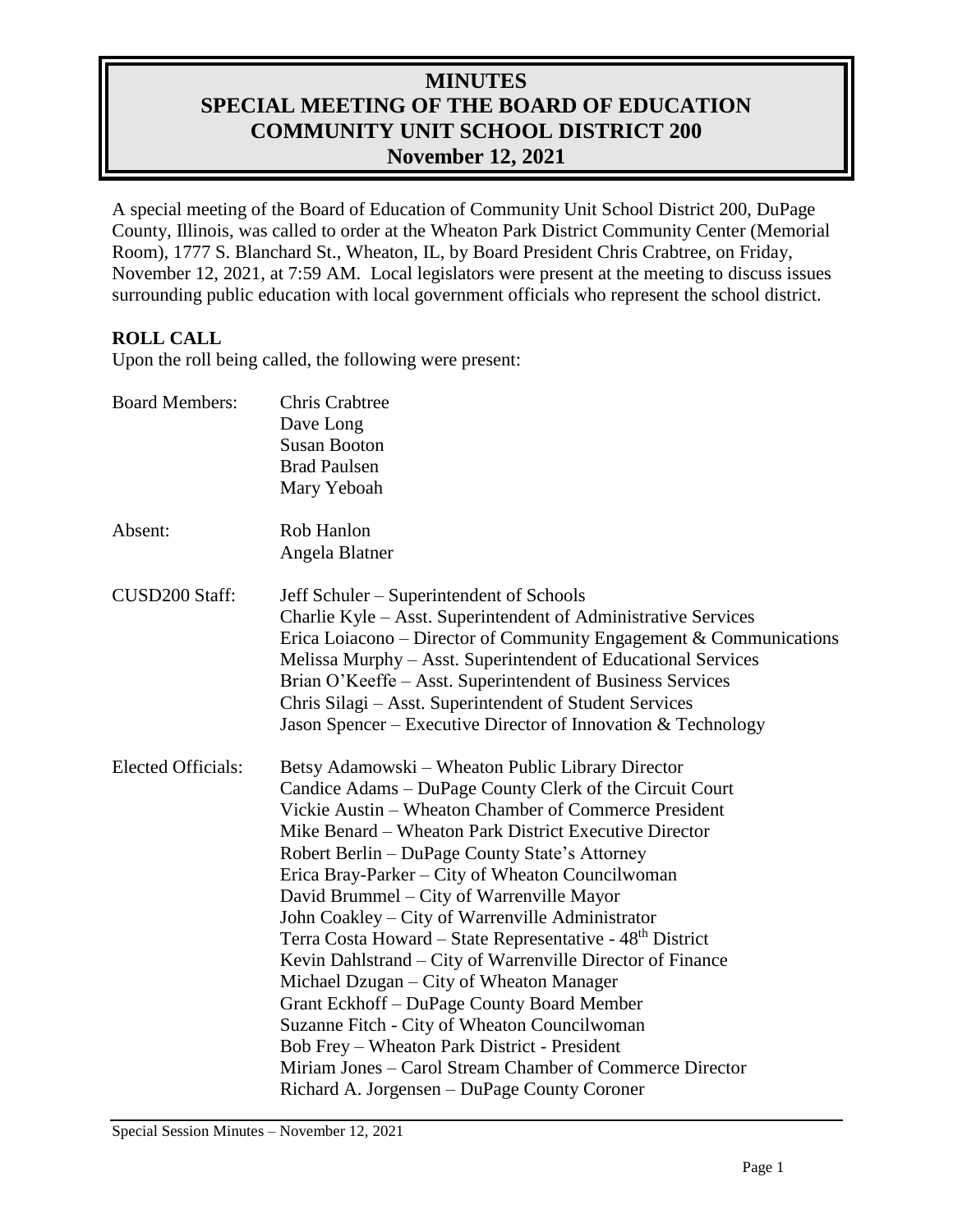Marty Keller – Milton Township Community Emergency Response Team Chris LeVan – Milton Township Assessor Don Longacre – Village of Winfield Trustee Steve Massie – Winfield Park District - President Terry Mee – Wheaton Park District Commissioner Laurie Metanchuk – Wheaton Public Library Board President John Monino – Milton Township Supervisor Ray Morrill – Wheaton Park District Commissioner Debra Piscola – Village of Winfield Trustee Tim Reinbold – Warrenville Park District Executive Director Sheila Rutledge – DuPage County Board Member Carl Sorgatz – Village of Winfield President Phil Suess – City of Wheaton Mayor John Vires – Wheaton Park District Commissioner Donna Wandke – Chief of Staff to State Rep. Janet Yang Rohr Scott Weller – City of Wheaton Councilman Sandy Whitmer – Warrenville Public Library Director Colin Wilkie – Warrenville Park District - President Janet Yang Rohr – State Representative –  $41<sup>st</sup>$  District

# **MOTION**

Member Paulsen moved, Member Booton, seconded to suspend the rules and adjourn to a workshop setting. Upon a roll call vote being taken the vote was: AYE 5, NAY 0. **The motion carried 5-0**.

### **Welcome and Program**

Dr. Schuler welcomed all and thanked everyone for joining today and noted the collaboration and work that is being done together to provide services and support around the communities. All those present introduced themselves and the areas they represent.

Dr. Schuler and members of the District 200 Senior Leadership Team shared information on the District 200 profile, finance and facilities overview, and the Portrait of a Graduate initiative, which included the following:

- The District 200 "Connect With Us" card provides all of the ways to connect and follow the School District. All were encouraged to share the card with someone in the community.
- The District profile is updated annually and contains information on:
	- o Communities Served
	- o Students enrollment and demographics
	- o Facilities total number and by level
	- o Staff licensed, retention, master's or higher
	- o Finance budget, fund balance, S&P bond rating, operating cost per student
	- o Student Opportunities graduate numbers and rate, clubs and athletics, AP classes, college (2 or 4 years), national merit finalists
	- o Technology Center of DuPage (TCD) a proud partnership
	- o Vision for Learning
	- o Social-Emotional Learning
	- o Parent Workshops
	- o Facilities Infrastructure Improvements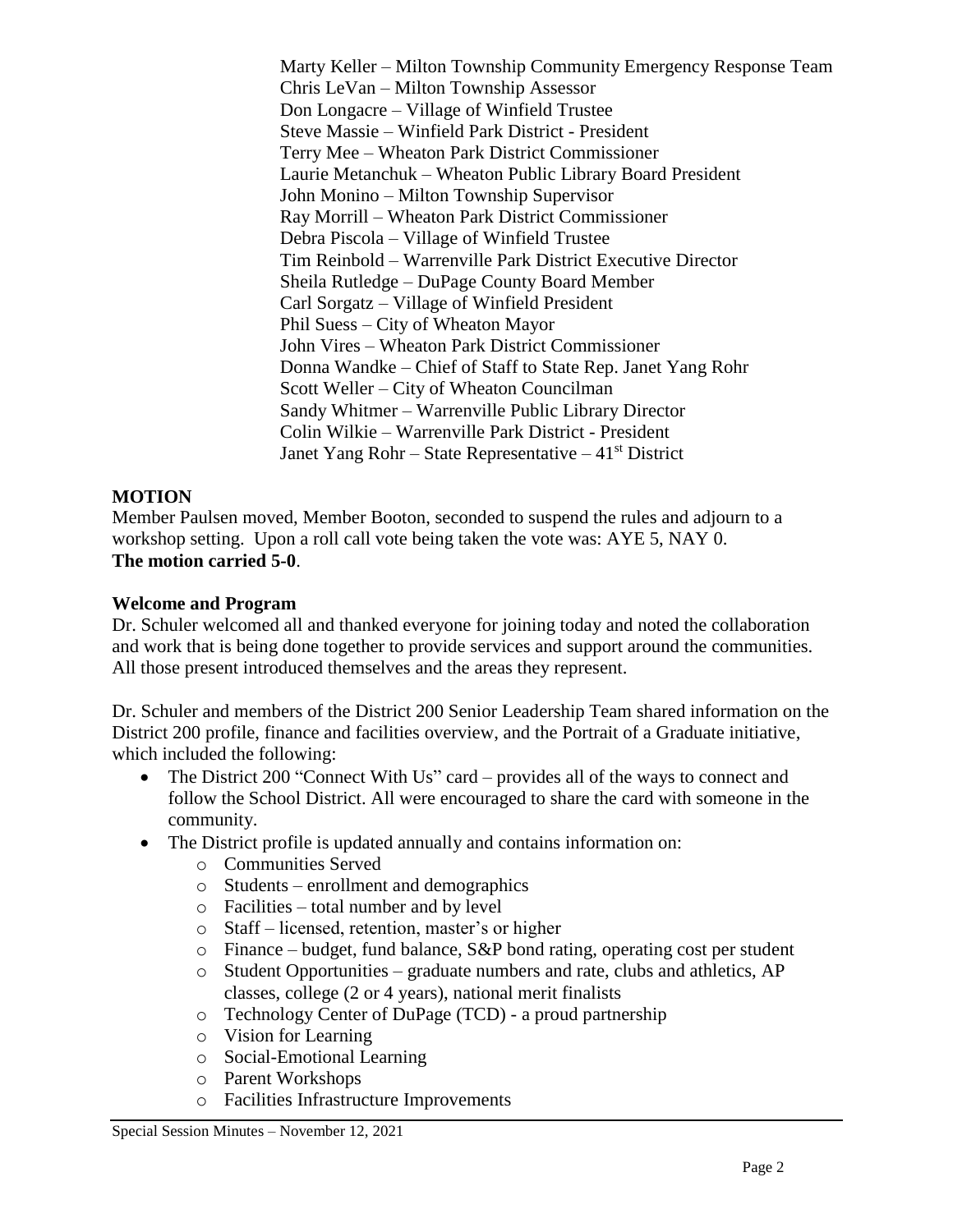- Thankful for the guidance and direction of the Board of Education allowed the District to accomplish goals due to managing of finances.
- Expanding AP and Dual Credit Class opportunities for students the link between this and future success.
- Significant increase in technology application of learning taken to the level that students need.
- Noted new Naperville development bringing new students to the District.
- Finance highlights: the  $12<sup>th</sup>$  consecutive year of running a balanced budget; financial recognition designation from the State Board of Education for the last five years, S&P bond rating at AA+; fund balance 35%; operating expense per student is second-lowest among five other benchmark districts; debt service continues to drop.
- Facilities highlights: capital facilities work spending by year and location from 2018 through projected spending in 2022; the 2017 Master Facilities Plan projects – completed, in progress, and projects not started (middle school work).
- The academic side of the District intentional focus for this year and heavy emphasis on learning acceleration plan.
- Federal dollars \$14 million in federal relief to be used in 3 fiscal years- supported technology that needed to be brought into schools, maintained lower class sizes in elementary, and brought significant resources in math and reading, through interventions/coaching.
- Shifting of resources due to pandemic and establishment of Virtual Academy new assignments at the start of the 2020-21 school year.
- Elementary students had the opportunity to be in school every day during 2020-21.
- Career pathways initiative helping high school students to think about what they want to do, intentional of how we help students figure this out before getting off to college; every student should have the opportunity to have hands-on experience with their interests; noted the Business Incubator program at the HS level.
- Portrait of a Graduate (POG) journey– what are the skills we want our students to possess when they leave the District? The impact of the pandemic on the journey.
- POG initiative why do it?; characteristics desired and how to get our students there when they leave us; the correlation to the end of the Vision 2022 strategic plan and working on a new strategic plan this winter; will drive future efforts, programming and work going forward; POG timeline and design team.
- Provided the QR code to the group to provide feedback on the POG initiative, as the input is valuable to the District.

Dr. Schuler thanked all present for being partners with the District 200 and working closely in the last challenging 18 months.

There was a comment on the following:

Recognition of a recent rating of the City of Wheaton as the  $3<sup>rd</sup>$  best city within their size parameters. Specific criteria for the ranking included quality of education, as well as health and recreation. A shout-out was given to District 200, the library, and the park district, all of which helped the city obtain that ranking.

Dr. Schuler and President Crabtree thanked everyone for attending and sharing.